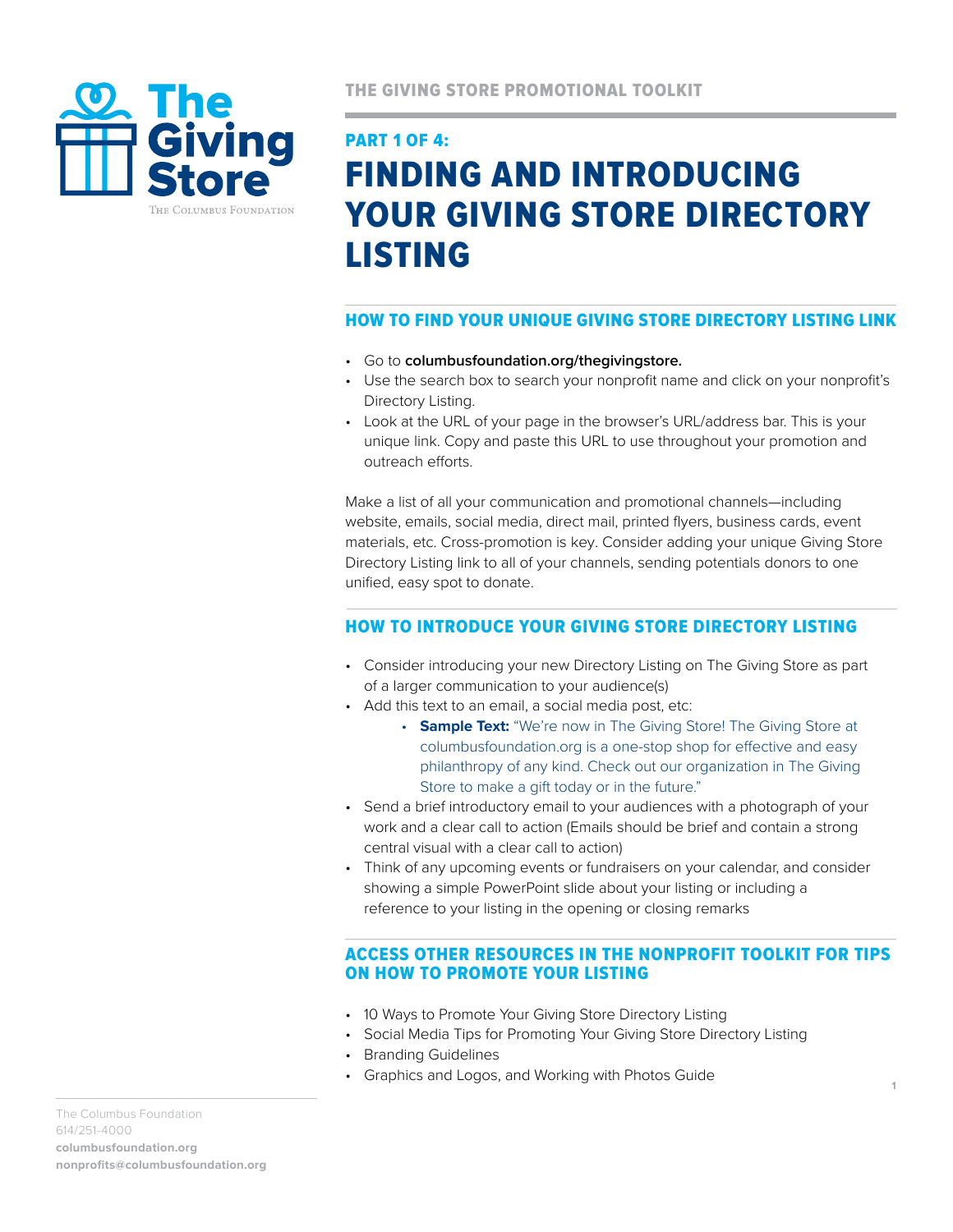

# PART 2 OF 4: 10 WAYS TO PROMOTE YOUR GIVING STORE DIRECTORY LISTING

- **1.** Use the provided Giving Store graphics (found in the **Graphics and Logos** section of the **[Toolkit](http://columbusfoundation.org/nonprofit-center/toolkit)**) to cross-promote your unique Giving Store link across your organization's communication channels. A centralized, recognizable website and branding will begin to resonate with potential donors—letting them know that this is where they can easily and securely give to your organization.
- **2.** Add a Give Now button to the top portion of your website that links to your Directory Listing.
- **3.** Add a Give Now button to your organization's email signatures with your unique link.
- **4.** Add a Give Now button to your email service provider's email templates (Constant Contact, Mailchimp, etc.). By making a Give Now button part of the email template, potential donors will become accustomed to knowing they can give directly from the emails your organization sends.
- **5.** Include the link with your social media posts, and consider adding it to your social media profile pages in the "About" section(s).
- **6.** When you create a social media post using your unique link, ask your staff, ambassadors, and stakeholders to share that post on their respective social media platforms. Likes and shares on one post will create traction, and the platform will show the post to more individuals.
- **7.** Add your unique link to print materials such as business cards, flyers, event promotion materials, etc.
- **8.** At any upcoming events or fundraisers, consider showing a simple PowerPoint slide about your listing and include a reference to it in opening or closing remarks.
- **9.** Include a Giving Store button in your thank you letters and emails to donors, reminding them that the next time they want to give, they can easily find and donate to your organization using The Giving Store Directory.
- **10.** Promote the idea that every gift matters, with the minimum gift of \$20 accepted throughout your communications.

The Columbus Foundation 614/251-4000 **columbusfoundation.org nonprofits@columbusfoundation.org**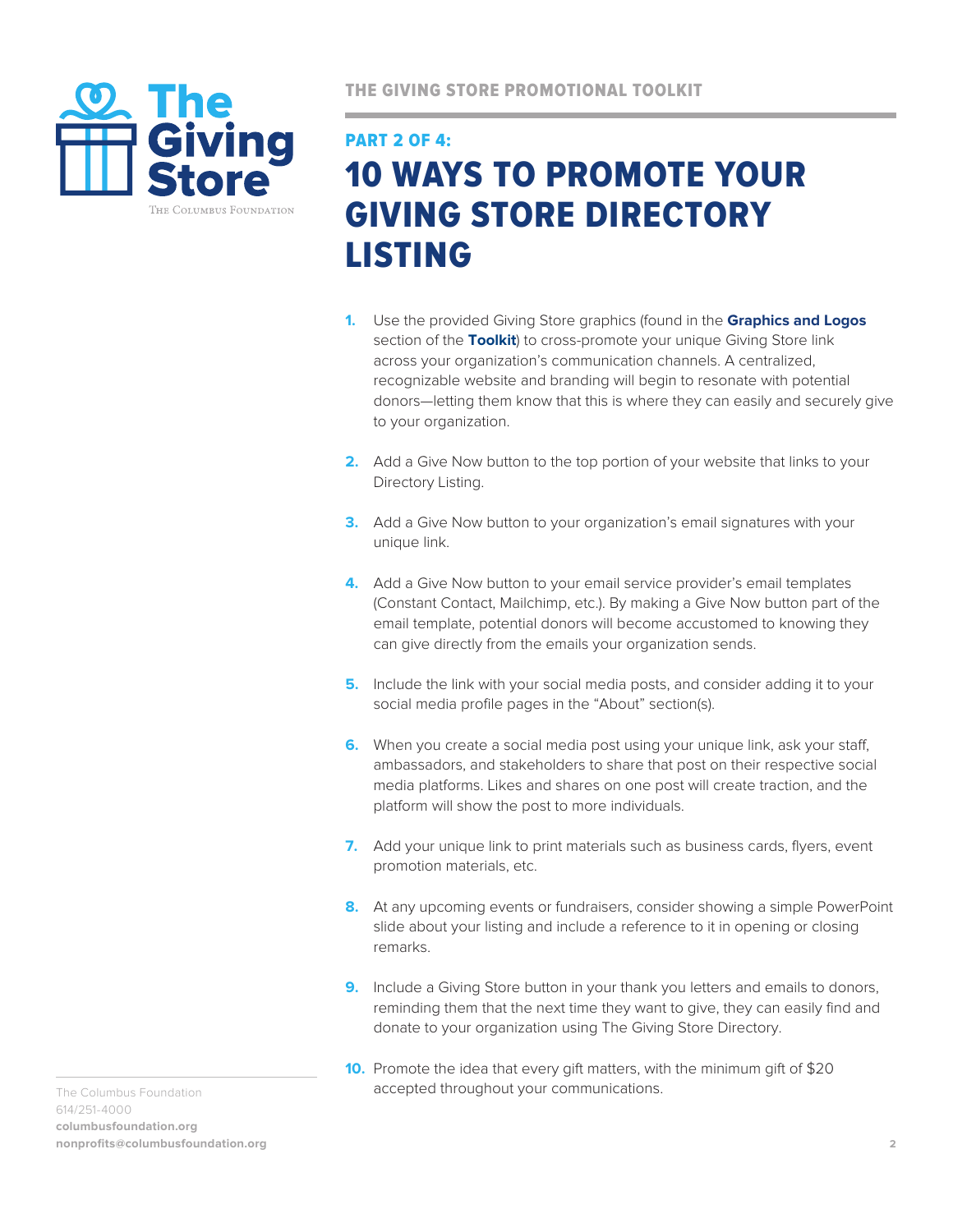

THE GIVING STORE PROMOTIONAL TOOLKIT

# PART 3 OF 4: SOCIAL MEDIA TIPS FOR PROMOTING YOUR GIVING STORE DIRECTORY LISTING

- **1.** A successful social media post will contain these elements:
	- Visually appealing photo or graphic,
	- Brief, emotional description or message (the shorter, the better),
	- Your unique Giving Store link, and
	- Call to action.
- **2.** Use emotional quotes from people you impact, donors, board members, and/or staff members.
- **3.** Use compelling visuals and photographs showing off your work or program. (See the Working with Photos Guide for tips.)
- **4.** Use your unique Giving Store link in every social media post to direct audiences to give. A centralized recognizable website will let potential donors know they can easily and securely give to your organization at any time.
- **5.** Create an immediate call to action, with a clear ask. Ask for a donation, or ask your audience to learn more by including your unique Giving Store link.
- **6.** Ask your supporters to share/retweet your posts with their friends.
- **7.** Tag or mention your supporters and partner organizations if referenced in the post. To do so, type your post. When you're ready to mention your partners, type "@" and begin typing their name. Select from the list that appears. Their name will appear blue, indicating a correct tag.

Find sample social media posts on the following page and customizable **Graphics and Logos** in the **[Toolkit](http://columbusfoundation.org/nonprofit-center/toolkit)**.

**continued**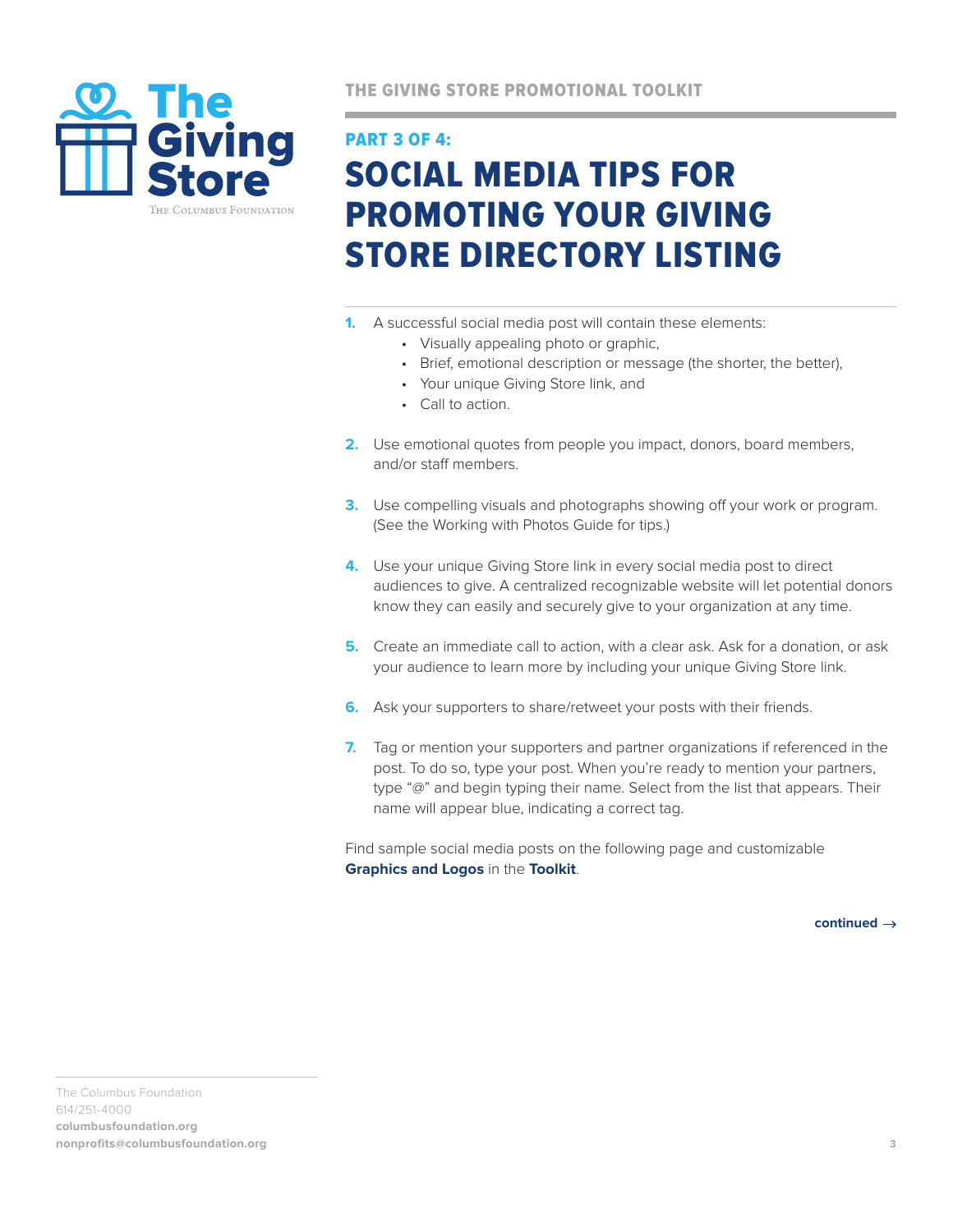

## SAMPLE SOCIAL MEDIA POSTS

#### **Short + Sweet—Add a Giving Store Graphic!**

- Support our organization today in The Giving Store! [your Giving Store link]
- Support us today in The Giving Store! [your Giving Store link]
- Support [insert organization] in The Giving Store. [your Giving Store link]
- Support us in our work to [your mission] in The Giving Store. [your Giving Store link]
- Check out our organization in The Columbus Foundation's Giving Store! [your Giving Store link]
- We're in The Giving Store! Support us in our work to [your mission]. [your Giving Store link]

#### **Emotion + Visuals—Get Creative and Customize!**

- Staff quote: "Our work is needed to help improve the lives of others in our community." Help us do so by donating to [your organization] in The Giving Store. [your unique link to The Giving Store].
- Donor quote: "I support this program because I believe it has the potential to make a difference." You can support [your organization] today, too: [your unique link to The Giving Store].

#### Emotional message:



Our [your program] allows young students to get the support they need outside of school, in order to be successful in school. Help us continue to support students: [your unique link to The Giving Store].

The Columbus Foundation 614/251-4000 **columbusfoundation.org nonprofits@columbusfoundation.org**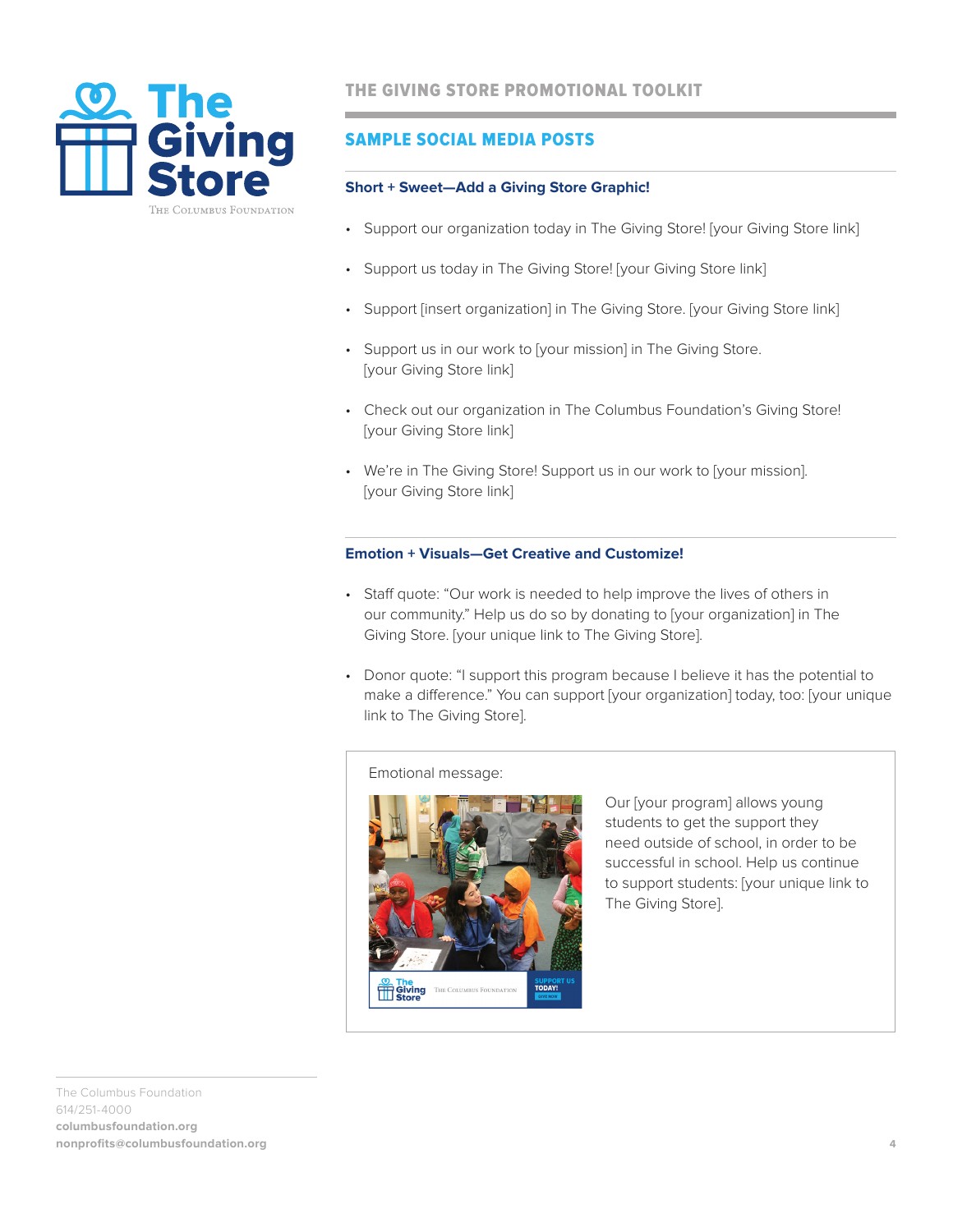

#### PART 4 0F 4:

# NONPROFIT DIRECTORY LISTING BRANDING GUIDELINES

## BOILERPLATE LANGUAGE

#### **The Giving Store:**

The Giving Store at columbusfoundation.org is your one-stop shop for easy and effective philanthropy of any kind, including Better Together projects. These projects are time-sensitive opportunities to improve our community, together. Recommended by our community experts, the needs are immediate and the solutions are smart—let's make Columbus better together!

#### **Nonprofit Directory Listing:**

A Nonprofit Directory Listing is a streamlined snapshot of your organization that includes your logo, featured image, mission statement, and contact information. With a Directory Listing in The Giving Store, your organization can accept credit card gifts through electronic transfer from anyone at any time; access and export credit card gift acknowledgement details; and participate in crowd funding campaigns including giving day events. A listing increases your organization's visibility in the donor community and provides a link to your website where they can learn more about your story.

The Columbus Foundation 614/251-4000 **columbusfoundation.org nonprofits@columbusfoundation.org**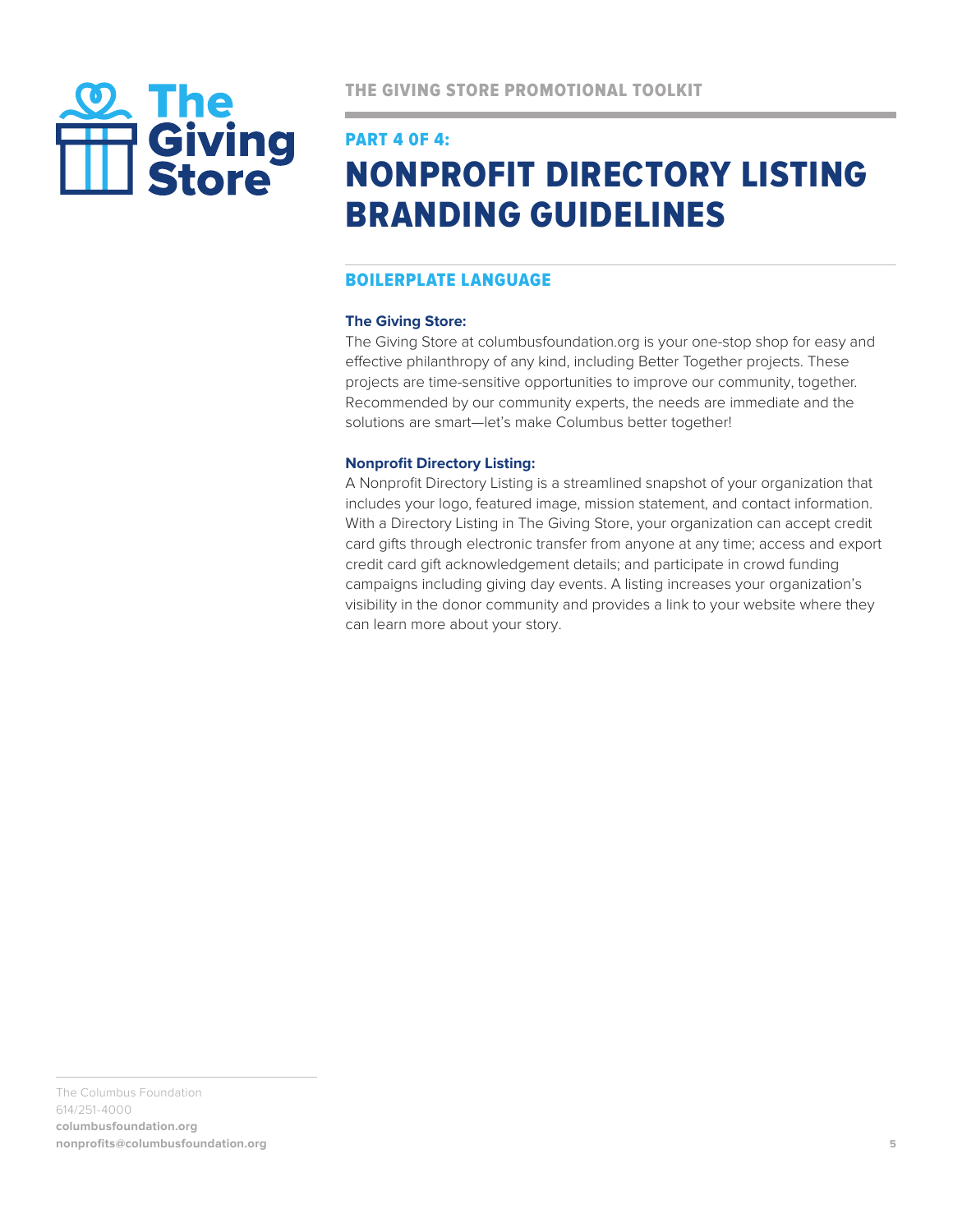

# WORKING WITH PHOTOS: GUIDELINES & TIPS

When using the provided Giving Store graphics and templates, and if you are using your own photographs for promotion purposes, consider these guidelines to uphold the quality of your images and your organization's brand.

#### CHOOSING A PHOTOGRAPH, GRAPHIC, OR LOGO TO USE ON THE WEB (VIA SOCIAL MEDIA, EMAIL, WEBSITE, ETC.):

- Use an original photo with a high resolution to avoid blurriness.
- Use a photo of your organization and/or its direct work. Choose a simple and bold scene that represents your core mission.
- Use a single photo, not a collage of photos.
- Do not use clipart or animations.
- Do not use borders.
- Do not use charts or a graph, unless it is applicable to the specific use of your image.
- Do not have text in the photograph. (Use captions and email text to explain the photo if necessary.)
- To resize or crop a photo, use a resource like Photoshop or an alternative resource suggested below.
- Example Images:



#### l PHOTO FILE TYPES AND SIZES

- Opt to always use a JPEG file when uploading to a website, social media, email, etc.
- Use a resolution of 72 dpi or "dots per inch" (also referred to as "ppi" or "pixels per inch"). (See "How to look up Photo Size and Photo Resolution" on the following page).
- If given the option, use RBG mode and not CMYK.
- Use a large photo for quality, but make sure the file size is well under 1M (File sizes between 300-500 KB are normally high quality enough for web).
- A good photo size for web is 2000 pixels (width) by 1200-1600 pixels (height) at 72 dpi.

The Columbus Foundation 614/251-4000 **columbusfoundation.org nonprofits@columbusfoundation.org 1** **continued**